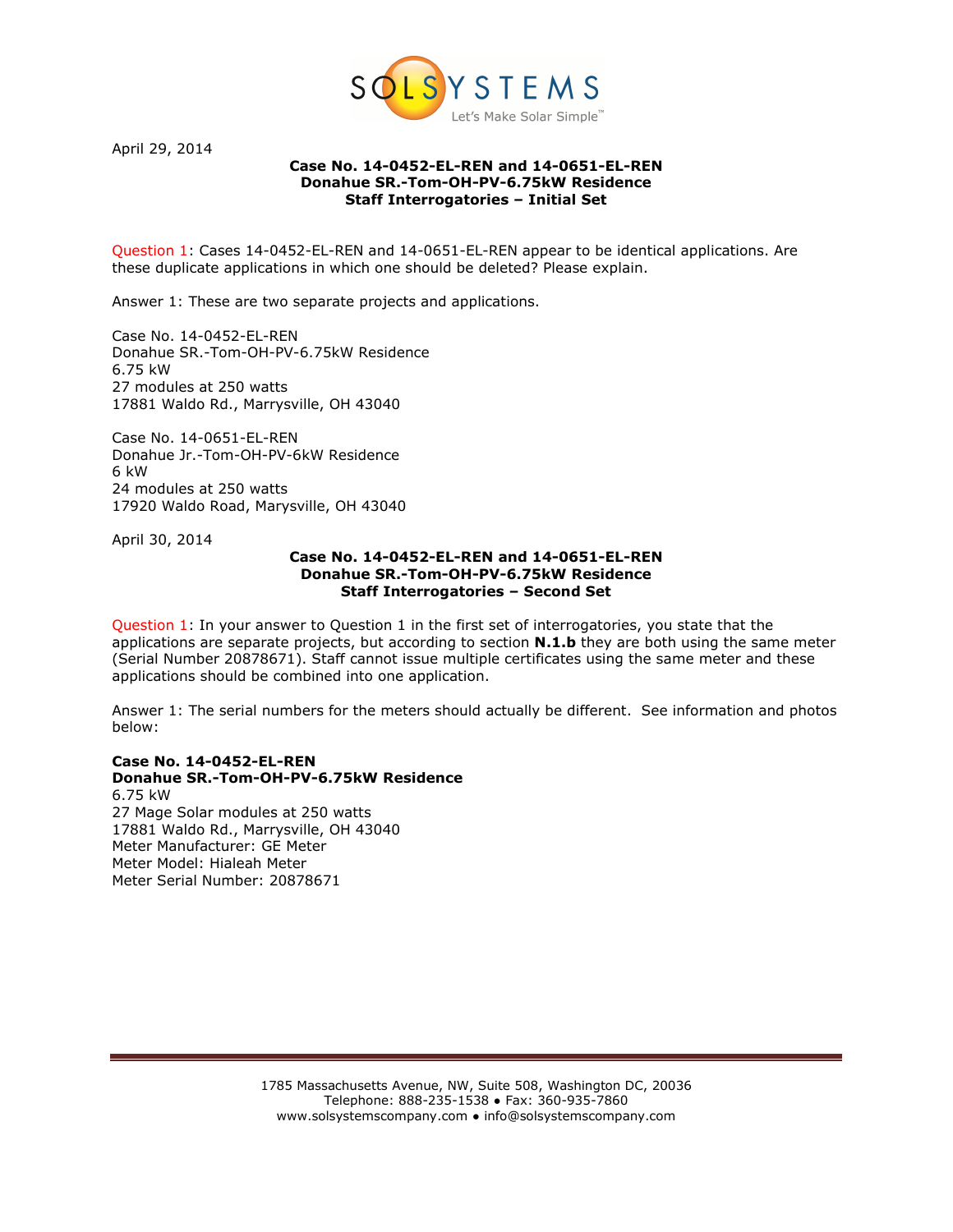

## Case No. 14-0651-EL-REN Donahue Jr.-Tom-OH-PV-6kW Residence 6 kW

24 Mage modules at 250 watts 17920 Waldo Road, Marysville, OH 43040 Meter Manufacturer: ABB Meter Model: Hialeah Meter Meter Serial Number: 83433778



Please let me know if you have any further questions and thank you for your cooperation.

Best, Anna Noucas Senior Associate Sol Systems, LLC